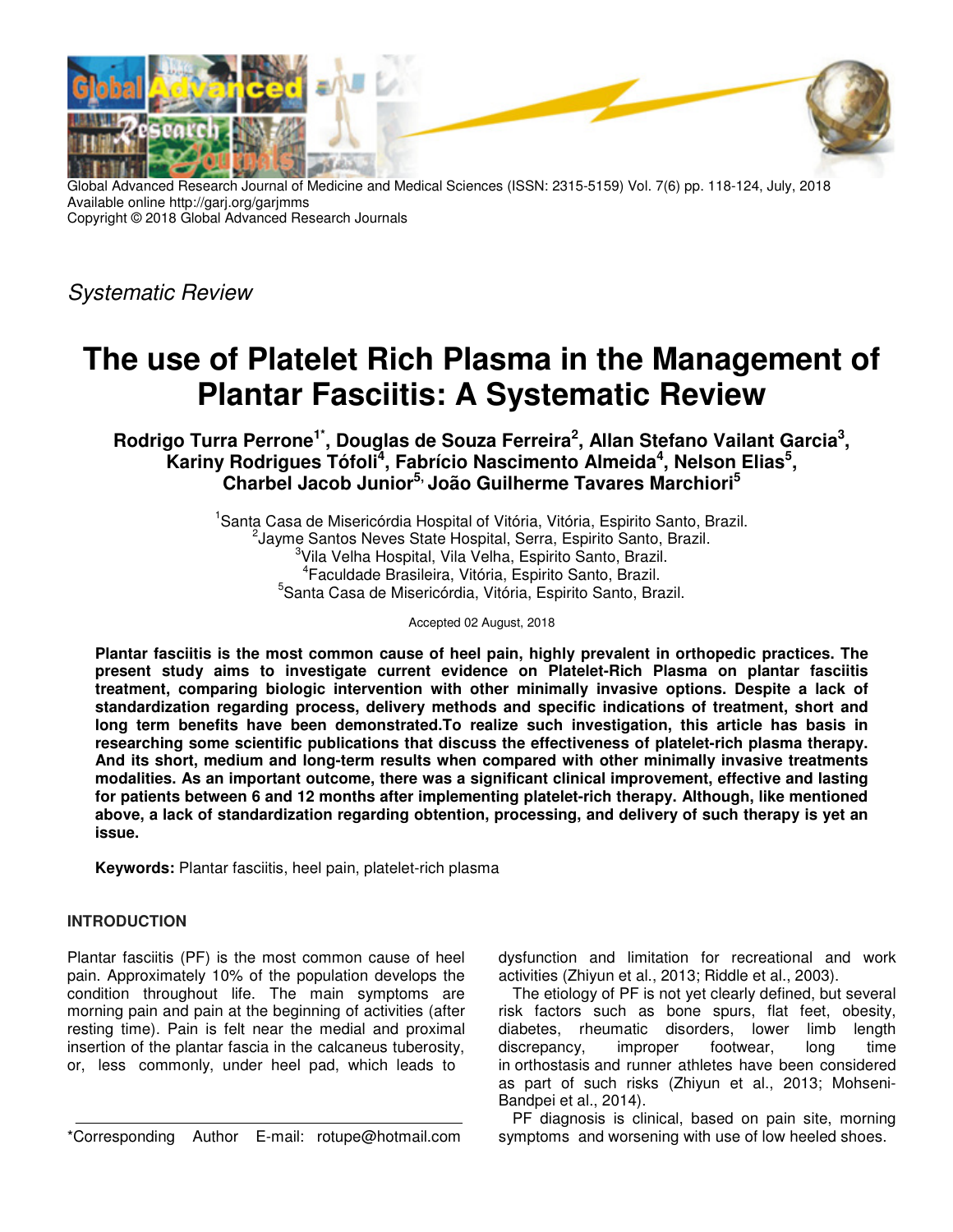Radiography, ultrasound or magnetic resonance images (MRI) are considered confirmatory tools if clinical diagnosis is not clear, or to rule out other common causes of heel pain, such as calcaneus stress fractures and Baxter neuropathy (Schwartz, 2014; Sign et al., 2017).

Radiographically, the calcaneal spur can be seen in foot profile images in approximately 50% of patients with pain, but the correlation between that and patient's clinical condition is still uncertain. (Mohseni-Bandpei et al., 2014)

It is largely accepted that the primary treatment is conservative, often presenting good results. Conservatives modalities include home stretching program, prescription of insoles and orthotics to shock wave therapy. Interventional therapies include corticosteroid infiltration, surgical release of the plantar fascia and, more recently, biological therapies such as platelet-rich plasma (PRP) (Mohseni-Bandpei et al., 2014).

This article aims to evaluate current evidence on PRP for the management of chronic refractory plantar fasciitis, its indications, obtaining processes and delivery methods.

## **METHODOLOGY**

The terms platelet-rich plasma, platelet rich-plasma, plantar fasciitis and plantar fascitis were used to search in Medline (PubMed), Lilacs (Bireme). As a result, we found 53 and 43 articles with the above-mentioned terms, respectively, totaling 98 articles with publication until July 2018.

## **RESULTS**

After filtering for "Orthopedics and Traumatology" and / or "Sports Medicine", we excluded 14 articles. Next, we applied a new searching filter to find out which articles had a human research approach, resulting in a total of 72 articles. Out of those 72, 6 were not written in the English language and were not considered for this article.

As the present study seeks the analysis of interventional techniques, only clinical trials were selected, leaving a total of 35 articles. After careful reading the titles and abstracts of such papers, we realized that some of them had similar content. Also, some others were not included because it was not pertaining to the objective of the present study. After filtering the initial 98 publications, 12 were the publications selected for analysis (Figure 1).

Two reviewers independently evaluated the methodological quality of the trials included, using a12 item scale. The weighted kappa of agreement in the analysis of the quality of the clinical trial among the

reviewers was 0.94 (95% with a confidence interval of 0.78-0.99).

The following characteristics were analyzed and highlighted: sample size, PRP application rates, methods used, evaluated scores, and follow-up time of the patients. As a criterion of inclusion in the study, we also analyzed individuals diagnosed with chronic PF and receiving treatment with PRP (Table 1 below).

In Mahindra's studies (2016), seventy-five patients were analyzed, comparing the effect of PRP, corticosteroid (methylprednisolone) and placebo. In the PRP group, the material was obtained by collected27 ml of blood from the ulnar vein and placing the blood in a glass tube containing an anticoagulant. Blood was centrifuged at 3200 rpm for 12 min and 2.5 to 3 ml of PRP was obtained. In the corticoid group, 2mL / 40mg of methylprednisolone was used and in the placebo group, saline infiltration was performed. Infiltrations were made at multiple sites of the plantar fascia. Patients were evaluated before infiltration, three weeks and three months using American Orthopedic Foot and Ankle Society (AOFAS) and Visual Analogue Score (VAS) scores.

It was observed that in the three months following the infiltrations, that according to the visual analog scale and to AOFAS score, the placebo group did not show improvement. Meanwhile, groups that received infiltration did show improvement, having a significant improvement in symptoms. However, it was not possible to determine the superiority of PRP or corticoid.

Jain et al. (2015) analyzed sixty feet of a total of fortysix patients who had PF symptoms for at least twelve months, comparing the effect of PRP and corticosteroid. To obtain PRP, 27 ml of blood was collected from peripherical blood and 3 ml of sodium citrate was added as an anticoagulant. The mixture was centrifuged for 15 minutes at 3200 rpm. As a result, 2.5 ml of platelet-rich plasma was obtained. Infiltrations were performed in the area of greater sensitivity of the plantar fascia. Patients were assessed before, and three, six and twelve months, using Roles-Maudsley (RM), VAS and AOFAS scores.

After three months, the three scores obtained improved significantly from their pre-treatment level in both groups. The scores in the steroid group were better than in the PRP group, but the difference was not statistically significant. After six months, there was no statistically significant difference between the two groups, although there was a tendency for PRP scores to be better than the steroid group scores. After twelve months, the scores in the PRP group were significantly better than the steroid group.

Say et al. (2014) analyzed fifty patients with PF symptoms for at least three months, comparing the effect of PRP and corticoid (methylprednisolone) associated with a local anesthetic (prilocaine). To obtain the PRP, 30 ml of blood was collected from peripherical blood and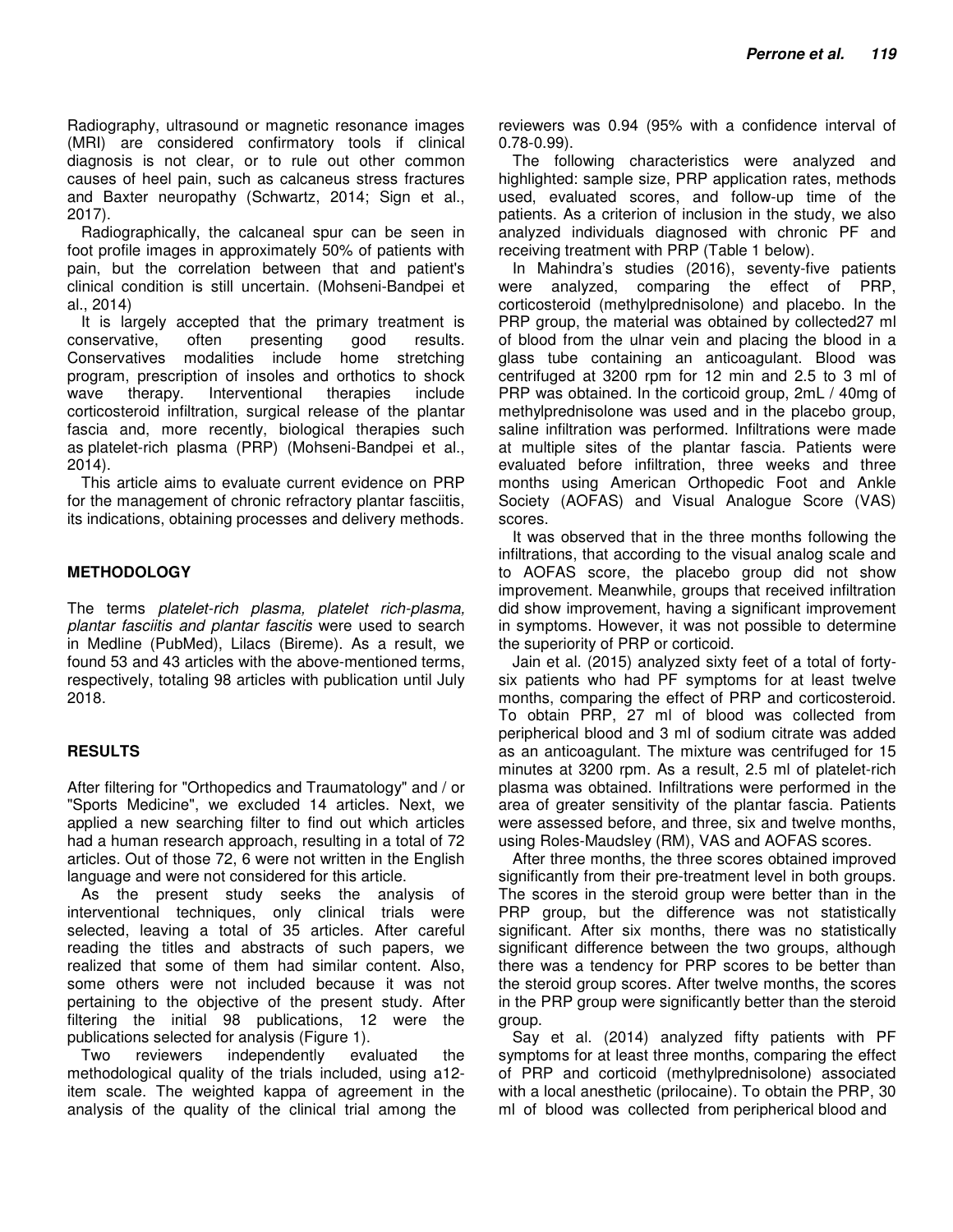

**Figure 1.** Demonstration of studies selection process

**Table 1.** Platelet rich plasma studies in the treatment of chronic plantar fasciitis

| <b>Publication</b>   | <b>Patients</b>           | <b>Comparison Methods</b>                              | <b>PRP Dosage</b> | <b>Scores</b>                             | <b>Evaluation Time</b>                          | <b>Conclusion</b>                                                            |
|----------------------|---------------------------|--------------------------------------------------------|-------------------|-------------------------------------------|-------------------------------------------------|------------------------------------------------------------------------------|
| Mahindra et al. 2016 | 75                        | Placebo,<br>Methylprednisolone<br>and<br><b>PRP</b>    |                   | <b>AOFAS</b><br><b>VAS</b>                | Before the procedure, 3 weeks<br>and 3 months   | possible<br>determine<br>the<br>Not<br>to<br>superiority of PRP or corticoid |
| Jain et al. 2015     | 46<br>$(60 \text{ feet})$ | PRP e Cortisone                                        |                   | <b>RM</b><br><b>VAS</b><br><b>AOFAS</b>   | Before the procedure, 3, 6 and<br>12 months     | PRP is more effective than long-term<br>corticoid                            |
| Say et al. 2014      | 50                        | <b>PRP</b><br>and<br>Methylpredinisolone<br>prilocaine |                   | <b>VAS</b><br><b>AOFAS</b>                | Before the procedure, 6 weeks<br>and 6 months   | <b>Betterresultswith PRP</b>                                                 |
| Shetty et al. 2014   | 60                        | PRP and Triamcinolone +<br>lidocaine                   |                   | <b>VAS</b><br><b>AOFAS</b><br><b>FADI</b> | Beforethe procedure, 3 months                   | <b>Betterresultswith PRP</b>                                                 |
| <b>Monto 2014</b>    | 40                        | <b>PRP</b><br>and<br>Methylpredinisologin              |                   | <b>AOFAS</b>                              | Before the procedure, 3, 6, 12<br>and 24 months | PRP is more effective than long-term<br>corticoid                            |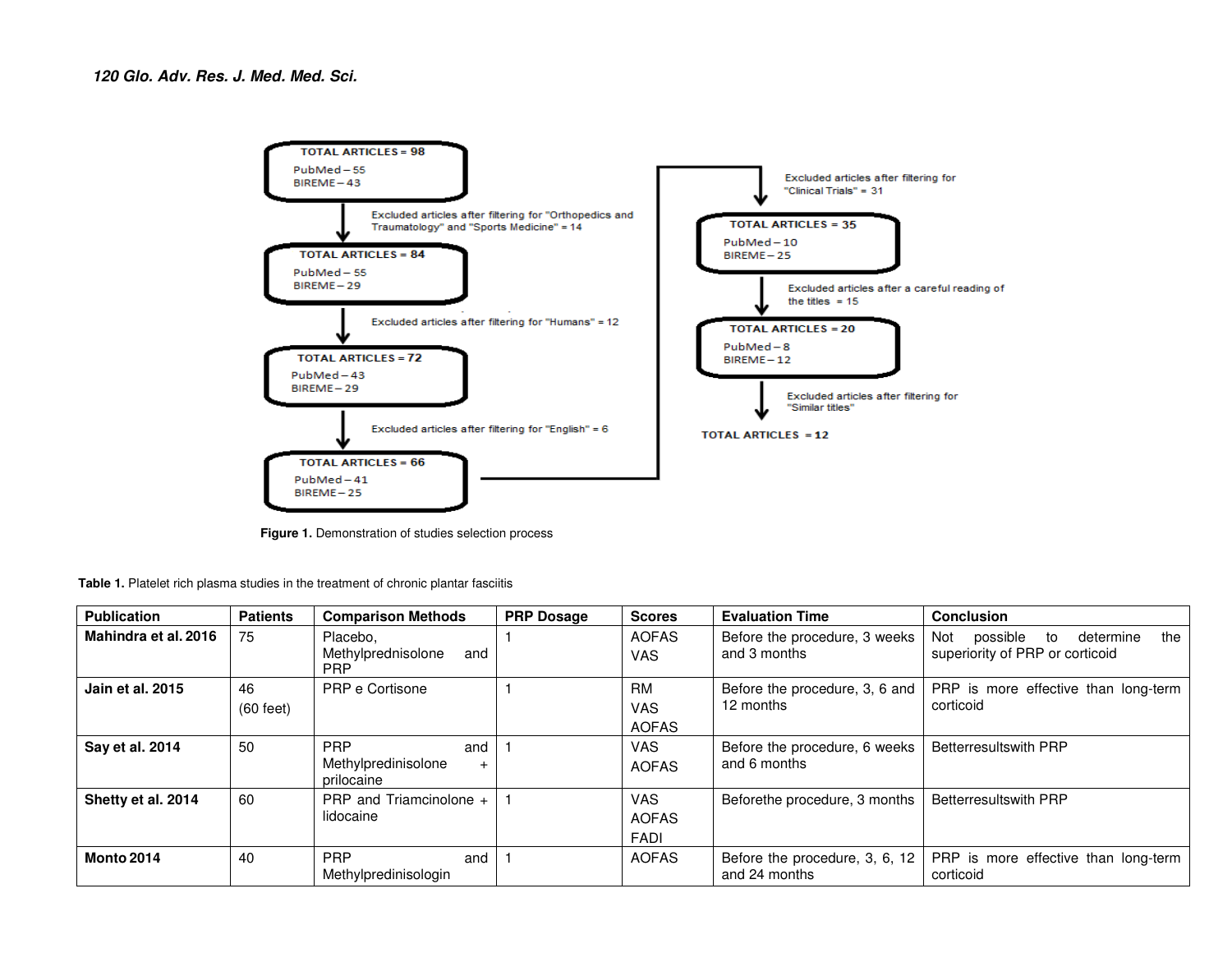| <b>Kim 2014</b>        | 21                        | <b>PRP</b><br>Prolotherapy<br>and<br>(dextrose + lidocaine) | 2 (0 e 2 weeks)                 | <b>FFI</b>                               | Before the procedure, 2 and 6<br>months                                | No difference was observed between<br><b>PRP</b><br>However,<br>methods.<br>has<br>demonstrated efficacy in the disability<br>limitation subscales |
|------------------------|---------------------------|-------------------------------------------------------------|---------------------------------|------------------------------------------|------------------------------------------------------------------------|----------------------------------------------------------------------------------------------------------------------------------------------------|
| Martinelli et al. 2012 | 14                        | There was no comparison<br>of methods                       | 3 (0, 7 and 14<br>days)         | RM<br><b>VAS</b>                         | Before the procedure and 12<br>months                                  | PRP is safe and effective                                                                                                                          |
| Gogna et al. 2016      | 40                        | PRP e LDR                                                   | *LDR<br>3Gy<br>(0,5Gy 2x/weeks) | <b>USG</b><br><b>AOFAS</b><br><b>VAS</b> | Before the procedure, 3 and 6<br>months                                | PRP more effective in the short term.<br>No long-term differences.                                                                                 |
| Kumar et al. 2013      | 44<br>$(50 \text{ feet})$ | There was no comparison<br>of methods                       |                                 | RM<br><b>AOFAS</b><br><b>VAS</b>         | Before the procedure, 3 and 6<br>months                                | PRP is safe and effective                                                                                                                          |
| Ragab 2012             | 25                        | There was no comparison<br>of methods                       |                                 | <b>VAS</b><br><b>USG</b>                 | the<br>Before<br>procedure, 2<br>weeks, 3 and 6 months and<br>one year | PRP is safe and effective                                                                                                                          |
| Aksahin et al. 2012    | 60                        | <b>PRP</b><br>and<br>Methylprednisolone<br>lidocaine        |                                 | RM<br>modified<br><b>VAS</b>             | Before the procedure, 3 weeks<br>and 6 months                          | Effective methods, without significant<br>difference                                                                                               |
| Wilson et al. 2013     | 22<br>$(24 \text{ feet})$ | There was no comparison<br>of methods                       |                                 | FAM<br>and<br>Foot-SANE                  | Before the procedure, 4, 8, 12,<br>16, 32 and 52 weeks                 | PRP is safe and effective                                                                                                                          |

PRP = Platelet rich plasma

 AOFAS = American Orthopedic Foot and Ankle Society VAS = Visual Analogue Score RM = Roles-Maudsley FADI = Foot & Ankle Disability Index FFI = Foot Function Index FAM = Ankle Ability Measure Foot-SANE = Foot Single Assessment Numeric Evaluation

sodium citrate was added. The mixture was centrifuged for 8 minutes at 1800 rpm and 3.5 ml of platelet-rich plasma were obtained, but only 2.5 ml were useful. In the corticoid group, 1 ml / 40mg of methylprednisolone was used, associated with 1 ml of prilocaine. Infiltrations were performed in the region of greatest sensitivity of plantar fascia. Patients were assessed before, at six weeks and six months using VAS and AOFAS scores.

 In Say et al. (2014) it was concluded that the PRP group presented better results in the AOFAS and VAS scores, with statistical significance

when compared to the corticoid group.

 Schetty et al. (2014) analyzed sixty patients that presented PF symptoms for at least three months, comparing the effect of PRP and corticoid (triamcinolone) associated with a local anesthetic (lidocaine). To obtain the PRP, 54 ml of blood was collected from peripherical blood and 6 ml of sodium citrate was added, this mixture was centrifuged for 14 minutes (centrifugation rate was not reported in the study) and 10 ml of plateletrich plasma was obtained. In the corticoid group, 40mg of triamcinolone was used, associated with

3 ml of 2% lidocaine. The infiltrations were performed in the area of greater sensitivity of the plantar fascia. The patients were evaluated before infiltration and three months, using VAS, AOFAS and Foot and Ankle Disability Index (FADI) scores.

 It was observed a significant difference in both groups for all postoperative scores, with better results in the PRP group compared to the corticosteroids group.

 Monto (2014) analyzed forty patients with four months of PF symptomatology comparing the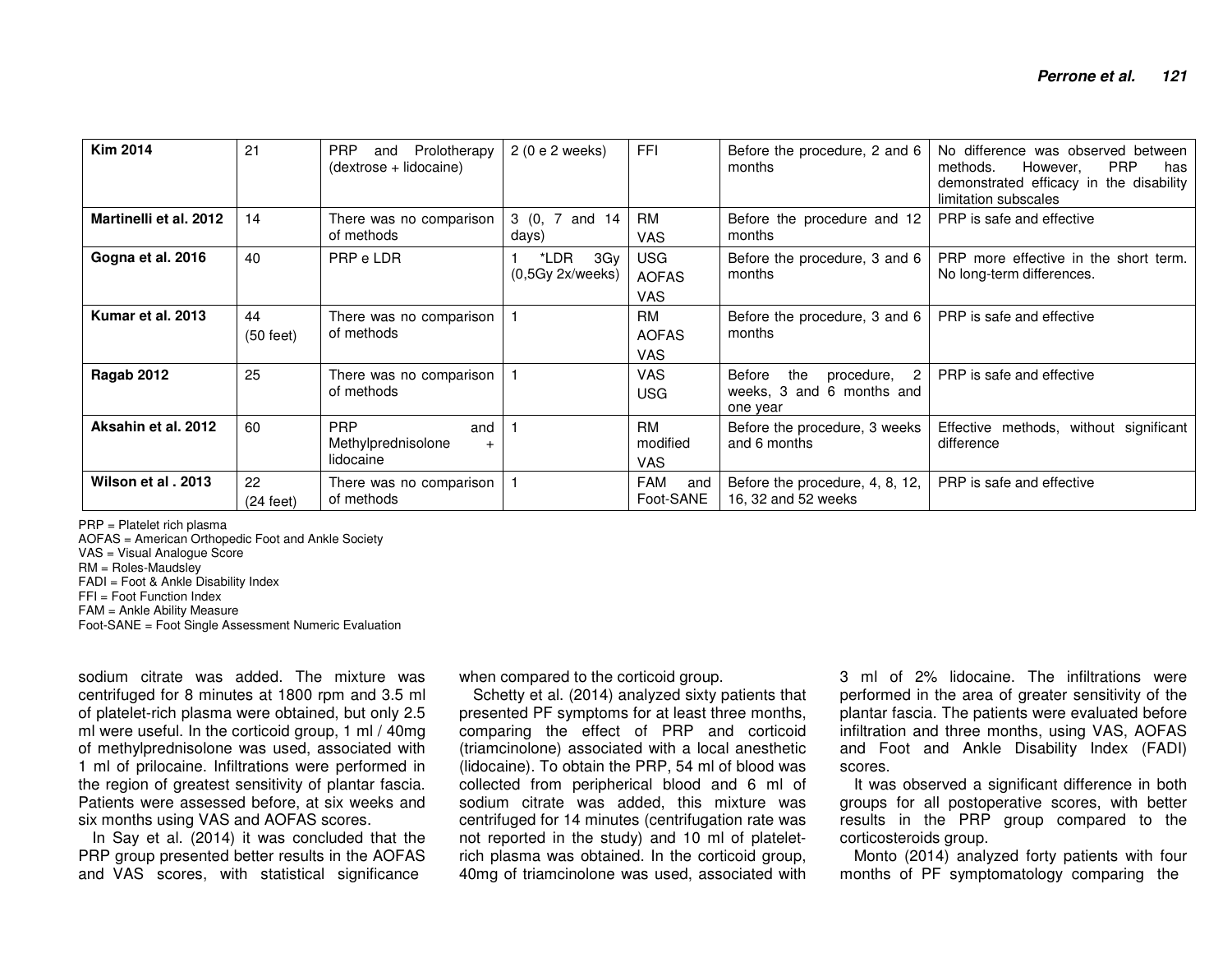effect of PRP and corticoid (methylprednisolone). To obtain the PRP, 27 ml of blood was collected from peripherical blood and 3 ml of sodium citrate was added. The mixture was centrifuged for 12 minutes at 2400 rpm, 3 ml of PRP being obtained. In the corticoid group, 40mg of methylprednisolone was used. The infiltrations were performed in the area of greater sensitivity of the plantar fascia. The patients were evaluated before, three, six, twelve and twenty-four weeks, using AOFAS score.

Monto study demonstrated that use of PRP in a longterm was more effective than the traditional cortisone injection treatment and appears to be safer than the current surgical alternatives.

Kim (2014) analyzed twenty-one patients diagnosed after ultrasonography and presenting PF symptoms for at least six months. It was compared the effect of PRP and dextrose prolotherapy associated with lidocaine. To obtain PRP, 20 ml of blood was collectedfrom the antecubital vein and 2 ml of sodium citrate was added. The material was centrifuged for 3 minutes at 3200 rpm, 2 ml of platelet-rich plasma being obtained. In the dextrose group, 1.5 ml of 20% dextrose associated with 0.5 ml of 0.5% lidocaine resulted in a 15% dextrose solution. The infiltrations were performed guided by ultrasonography and applied in abnormal hypoechoic areas. The patients were submitted to two doses of infiltrations in the plantar fascia, one at "zero time" and another two weeks after, and the Foot Function Index (FFI) score was applied at the time of pre-injection, two and six months after infiltration.

No significant statistical difference was observed in any follow-up. In subcategories of pain and disability, both presented substantial improvement. PRP demonstrated efficacy in the disability and limitation subscales.

Martinelli et al. (2012) analyzed fourteen patients with six months of PF symptoms and radiographic diagnosis of the plantar spur. The study evaluated PRP injections safety to treat chronic PF and provide an initial clinical evaluation of its efficacy, without comparison of methods. To obtain the PRP, 10 ml of blood was collected from the antecubital vein and 2 ml of dextrose citrate was added. The blood was placed in the centrifuge for 5 minutes at 1500 rpm, 5 ml of platelet-rich plasma was obtained. Infiltrations were performed medially to the calcaneal tubercle at the origin of the plantar fascia. Patients underwent three doses of infiltration into the plantar fascia, one at "zero time", the second at seven days and the third dose at fourteen days after the first injection. VAS and MRI scores were applied before and after one year of the first infiltration.

No systemic or local complications were observed at any time. At the end of the cycle, the fourteen patients reported improvement in pain and function. Both of the analyzed scores showed a significant improvement proving that PRP is safe and effective for chronic PF treatment.

Gogna et al. (2016) analyzed fourteen patients with PF symptoms for at least six months comparing the effect of PRP with a low dose radiation therapy (LDR). To obtain the PRP, 20 ml of blood was taken from the patient and processed according to the GPS System Instruction protocol (without a description of the method of obtaining PRP), and 3 ml of platelet-rich plasma was obtained. In the LDR group, a total radiation of 3.0 Gy was administered at doses of 0.5 Gy twice weekly. Infiltrations and applications were performed guided by ultrasonography in the area of greater thickening of the plantar fascia. Patients were evaluated before, three and six months, using AOFAS, VAS scores and plantar fascia thickening visualized by ultrasonography.

The study clarified that the PRP use was equivalent when compared to long-term low-dose radiation therapy for PF chronic treatment. However, the PRP group has been shown to be more effective in the short term. The author concluded that PRP has a discreet advantage over LDR due to the need for fewer interventions and access to the method more easily.

Kumar et al. (2013) analyzed fifty feet of forty patients, with symptoms of PF with at least one year of evolution and refractory to conservative treatment. In the study, it was evaluated the efficiency of PRP injections to treat chronic PF, without comparison between methods. To obtain PRP, 27 ml of blood was collected from peripherical blood and 3 ml of citrated sodium citrate were added and centrifuged for 15 minutes at 3200 rpm, with 2.5 to 3.5 ml of platelet-rich plasma being obtained. Infiltrations were performed in the area of greatest pain in the FP region and patients were then instructed to maintain a stretching program together. The patients were evaluated before, three and six months according to MR, AOFAS, VAS scores.In that study, good PRP efficacy was observed for chronic PF treatment, showing a good safety of use method, since no complications were observed.

Ragab (2012) analyzed twenty-five patients, with symptoms of PF for at least six months, without comparison between methods. To obtain the PRP, 50 ml of blood was collected from peripherical blood and 5 ml of sodium citrate was added. Following a protocol, the mixture was centrifuged for 15 minutes at 3000 rpm, and between 5 ml of platelet-rich plasma was obtained. The infiltrations were performed in the area of greatest pain in the plantar fascia region. Patients were evaluated before, two weeks, three months, six months and one year by VAS score and ultrasound measurements of the plantar fascia.Here it was evidenced that the use of PRP is safe and does not affect the biomechanical function of the foot and, therefore, is a good method to treat this pathology.

Aksahin et al. (2012) analyzed sixty patients with symptoms of PF for at least three months, comparing the effect of PRP and corticoid (methylprednisolone) associated with a local anesthetic (lidocaine). To obtain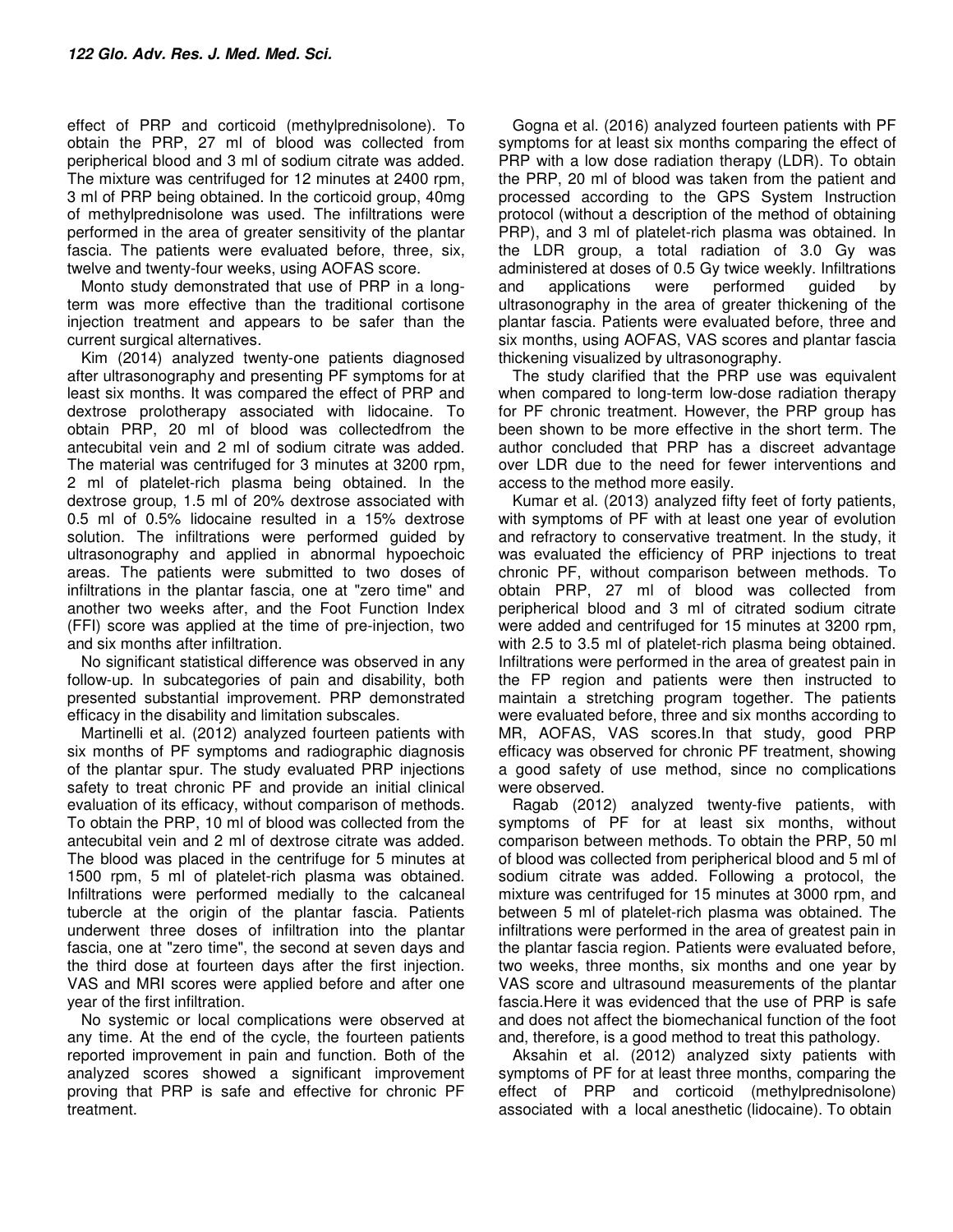PRP, 25 ml of blood was taken from the patient and calcium citrate was added. After application to the centrifuge for 15 minutes at 1800 rpm for erythrocyte separation and then further centrifugation of 10 minutes at 3500 rpm, resulting in 3 ml of platelet-rich plasma. In the corticoid group, 2 ml / 40 mg of methylprednisolone was used associated with 2 ml of 2% lidocaine. Infiltrations were performed in the area of greater sensitivity of the plantar fascia. Patients were assessed before, three weeks and six months according to the modified MR and VAS scores. The study demonstrated no significant difference between the methods, proving that both are effective and present good results in the treatment of plantar fasciitis. However, PRP seems to be a safer method.

Wilson et al (2013) analyzed twenty-four feet of twentytwo patients with symptoms of PF for 3 months. No comparison of methods. To obtain the PRP, 45 ml of blood was collected from peripherical blood and added to an already anticoagulant syringe (dextrose citrate), and 5 ml of platelet-rich plasma was obtained. The infiltrations were performed in the area of greater pain in the plantar fascia region and greater thickening in ultrasound evaluation. Patients were assessed before, four weeks, eight weeks, twelve weeks, sixteen weeks, thirty-two weeks, and fifty-two weeks, using the Foot and Ankle Ability Measure (FAM) and Foot Assessment (SANE).

In Wilson et al (2013)was demonstrated that the use of PRP had subjective improvement of the patient's pain without significant side effects, and is an alternative safe method when compared to the use ofcorticosteroids or to surgical treatment.

## **DISCUSSION**

The twelve studies analyzed by this article evaluated patients with chronic plantar fasciitis with months of out follow-up and refractory results to a conservative treatment.

Martinelli et al. (2012), Kumar et al. (2013), Ragab (2012) and Wilson et al. (2013) carried out their analysis without comparison between methods, using PRP at the most painful point of the plantar fascia. However, Wilson et al (2013) used USG guided infiltration. The authors who evaluated PRP only as a treatment for plantar fasciitis demonstrated that the method can be considered effective and safe, using several scores for evaluation.

A point of greatest sensitivity of the plantar fascia was chosen by the authors to apply all method. Kim (2014), Gogna et al. (2016) and Wilson et al. (2013) performed the procedure guided by an ultrasound device.

As per dosage, most studies used a single dose for treatment. However, Kim (2014) presented applications in two distinct times, one at "time zero" and another two weeks after the first infiltration. Martinelli et al. (2012) also worked with more than one dosage, with three

infiltrations, one at "zero time", another at 7 days, and the last after 14 days. These studies did not demonstrate better end-results when compared to the single dose.

Gogna et al. (2016) evaluated the comparison between low dose radiation therapy and PRP, demonstrating that PRP is more effective in the short term, but without long term differences. Monto (2014) and Jain et al. (2015) evaluated the comparison between PRP and corticosteroid, demonstrating that PRP was a better option when compared to the comparative method in the long-term evaluation.

There was a disagreement between the authors regarding the best time for scores application and the total time of patients' final follow-up. VAS, AOFAS and RM were the most used scores.

Most studies demonstrate long-term clinical improvement of patients using PRP. It is believed that PRP therapy should be evaluated as a promising and effective method for chronic plantar fasciitis treatment.

#### **CONCLUSION**

This article demonstrated that the use of PRP therapy is effective and safe when compared to current different methods used for PF chronic treatment, presenting better clinical results in the medium and long-term. Despite that fact, it was also demonstrated that there was no consensus among the authors regarding the ideal time to perform the treatment, as well as an ideal dose and the best method to obtain PRP.

Therefore, new studies must be carried out for standardization of obtaining, processing, infiltration, as well as to elucidate the clinical scenario in which using PRP is most advantageous. It is necessary to seek customization of the PRP at the individual level, referring to the volume, platelet concentration, activation methods and other variables, given the clinical situation of each patient.

#### **REFERENCES**

- Aksahin E, Dogruyol D, Yuksel HY (2012). The comparison of the effect of corticosteroids and platelet-rich plasma (PRP) for the treatment of plantar fasciitis. Arch. Orthop. Trauma Surg. 132(6): 781–785.
- Ferreira RC (2014). Talalgias: fascite plantar. Revista Brasileira de Ortopedia. 49(3): 213-217
- Gogna P, Gaba S, Mukhopadhyay R, Gupta R, Rohilla R, Yadav L (2016). Plantar fasciitis: a randomized comparative study of platelet rich plasma and low dose radiation in sports persons. **Foot.** 28: 16– 19
- Jain K, Murphy PN, Clough TM (2015). Platelet Rich Plasma Versus Corticosteroid Injection for Plantar Fasciitis: A Comparative Study. The Foot, 25 (4): 235–237.
- Kim E, Lee JH (2014). Autologous Platelet-Rich Plasma Versus Dextrose Prolotherapy for the Treatment of Chronic Recalcitrant Plantar Fasciitis. Am. Acad. Phys. Med. Rehab. 6: 152-158.
- Kumar V, Millar T, Murphy PN, Clough T (2013). The treatment of intractable plantar fasciitis with platelet-rich plasma injection. Foot (Edinb). 23(2-3): 74–77